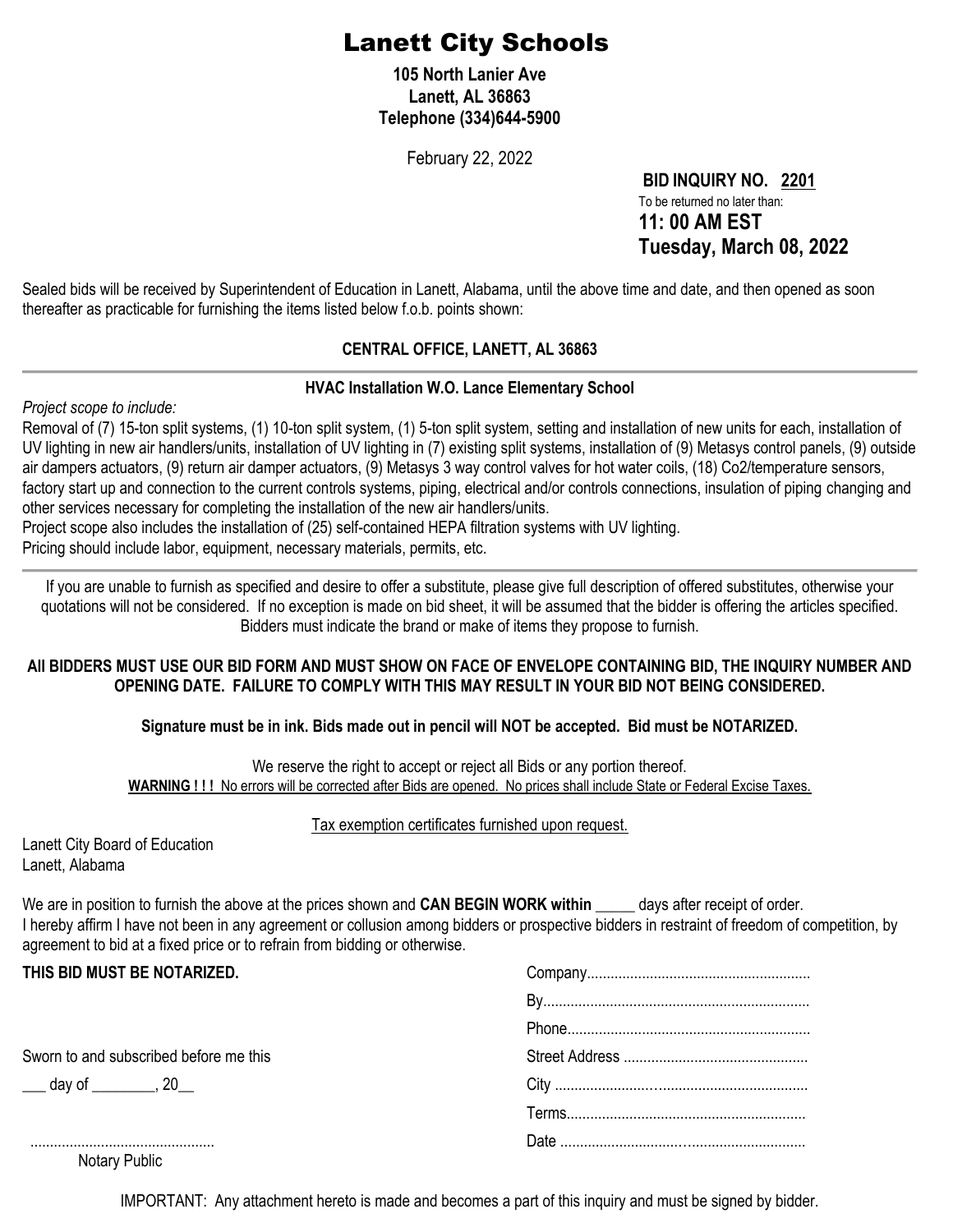## Lanett City Schools

105 North Lanier Ave Lanett, AL 36863 Telephone (334)644-5900

February 22, 2022

**BID INQUIRY NO. 2201** To be returned no later than: **11: 00 AM EST Tuesday, March 08, 2022**

Effective January 1, 2012, when the school board awards a contract or grant to a business entity or employer (that has one or more employees working in Alabama), Section 31-13-9(a) requires that the school board obtain a notarized affidavit and documentation of enrollment in the E-Verify program. **Act No. 2012-491 removed the affidavit requirement and now defines the term "contract" as "…***a contract awarded by the state, any political subdivision thereof, or any state-funded entity that was competitively bid…"*

Business entities or employers with one or more employees working in Alabama should be notified of the requirements to enroll in the E-Verify program before the contract is signed or bids are awarded. The E-Verify documentation may not be necessary for some contracts awarded by the school board because the contracting entity does not have any employees working in Alabama. The law does not address the documentation required in these situations. A letter, fax, e-mail, or some type of documentation should be obtained from the business entity or employer stating that the contracting entity does not have any employees working in Alabama.

State law does not require that bid specifications include specific language addressing the requirements of the Beason-Hammon Alabama Taxpayer and Citizen Protection Act. However, including the immigration requirements in the bid specifications would be beneficial in approving the contract after the bid is awarded. Including the following language in bid specifications could avoid questions from potential bidders:

Alabama laws require that, as a condition for the award of a contract by a school board to a business entity or employer with one or more employees working in Alabama, the business entity or employer must provide documentation of enrollment in the E-Verify program. During the performance of the contract, the business entity or employer shall participate in the E-Verify program and shall verify every employee that is required to be verified according to the applicable federal rules and regulations. The contractor's E-Verify Memorandum of Understanding must be included with the bid. If you do not believe these requirements are applicable to your entity, include an explanation justifying such exemption. An entity can obtain the E-Verify Memorandum of Understanding upon completion in the E-Verify enrollment process located at the federal web site [www.uscis.gov/everify.](http://www.uscis.gov/everify) The Alabama Department of Homeland Security [\(http://immigration.alabama.gov\)](http://immigration.alabama.gov/) has also established an E-Verify employer agent account for any business entity or employer with 25 or fewer employees that will provide a participating business entity or employer with the required documentation of enrollment in the E-Verify program. An Employer Identification Number (EIN), also known as a Federal Tax Identification Number, is required to enroll in E-Verify or to establish an E-Verify employer agent account.

Act No. 2012-491 now requires school boards to include the following clause in all contracts or agreements: *"By signing this contract, the contracting parties affirm, for the duration of the agreement, that they will not violate federal immigration law or knowingly employ, hire for employment, or continue to employ an unauthorized alien within the state of Alabama. Furthermore, a contracting party found to be in violation of this provision shall be deemed in breach of the agreement and shall be responsible for all damages resulting therefrom."*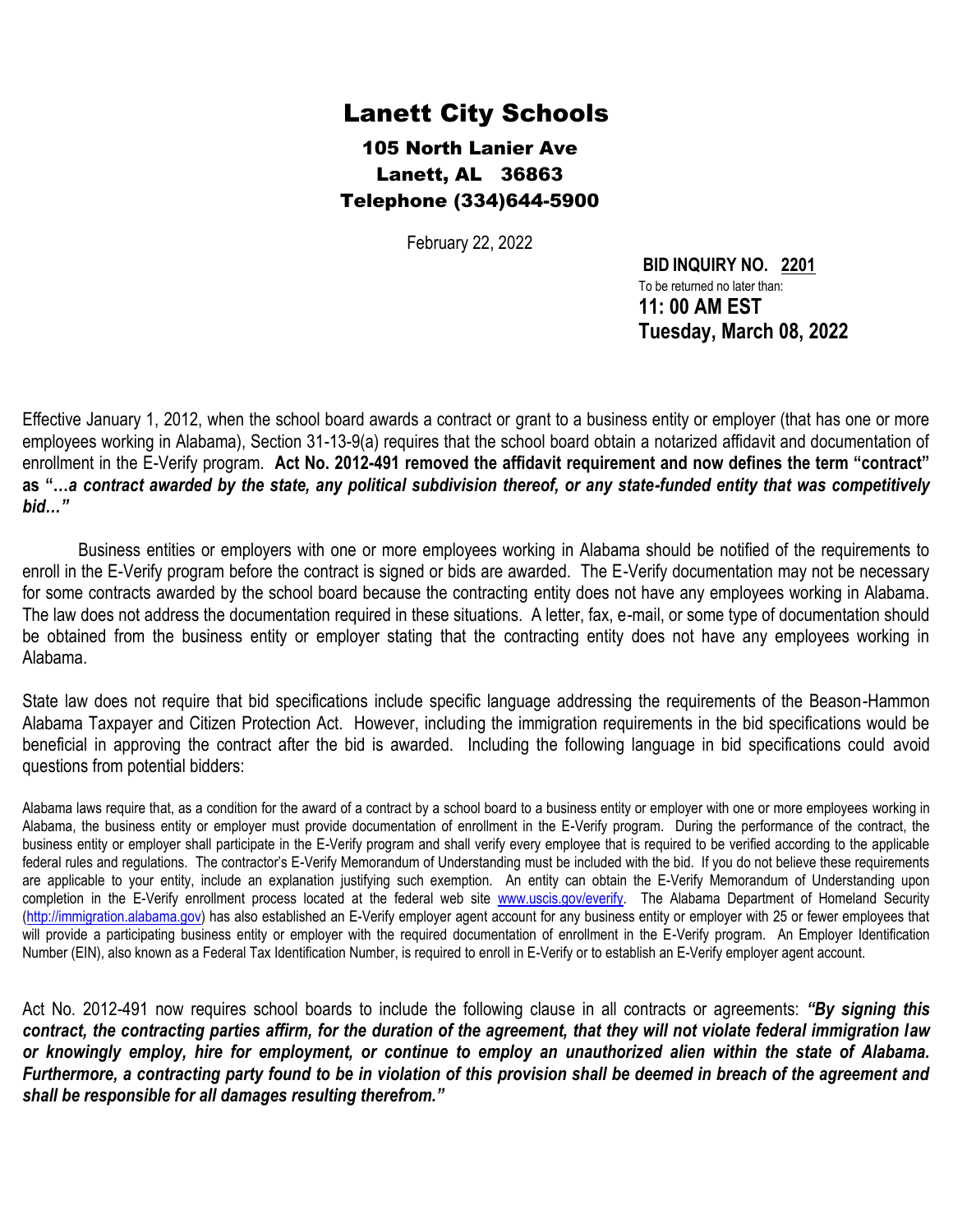### **Lanett City Schools 105 North Lanier Avenue Lanett, AL 36863 Telephone (334) 644-5900**

February 22, 2022

**BID INQUIRY NO. 2201** To be returned no later than: **11: 00 AM EST Tuesday, March 08, 2022**

Gentlemen:

Sealed bids will be received by Superintendent of Education in Lanett, Alabama, until the above time and date, and then opened as soon thereafter as practicable for Services listed below FOB points shown:

Lanett City Schools

Removal of (7) 15-ton split systems, (1) 10-ton split system, (1) 5-ton split system, setting and installation of new units for each, installation of UV lighting in new air handlers/units, installation of UV lighting in (7) existing split systems, installation of (9) Metasys control panels, (9) outside air dampers actuators, (9) return air damper actuators, (9) Metasys 3 way control valves for hot water coils, (18) Co2/temperature sensors, factory start up and connection to the current controls systems, piping, electrical and/or controls connections, insulation of piping changing and other services necessary for completing the installation of the new air handlers/units.

Project scope also includes the installation of (25) self-contained HEPA filtration systems with UV lighting. Pricing should include labor, equipment, necessary materials, permits, etc.

Bidders Price for all Services:

Pricing Information

 $\sim$ 

Bidder/Company:

Authorized Signature:

\_\_\_\_\_\_\_\_\_\_\_\_\_\_\_\_\_\_\_\_\_\_\_\_\_\_\_\_\_\_\_\_\_\_\_\_\_\_\_\_\_\_\_Date: \_\_\_\_\_\_\_\_\_\_\_\_\_\_\_\_\_\_\_\_\_\_\_\_